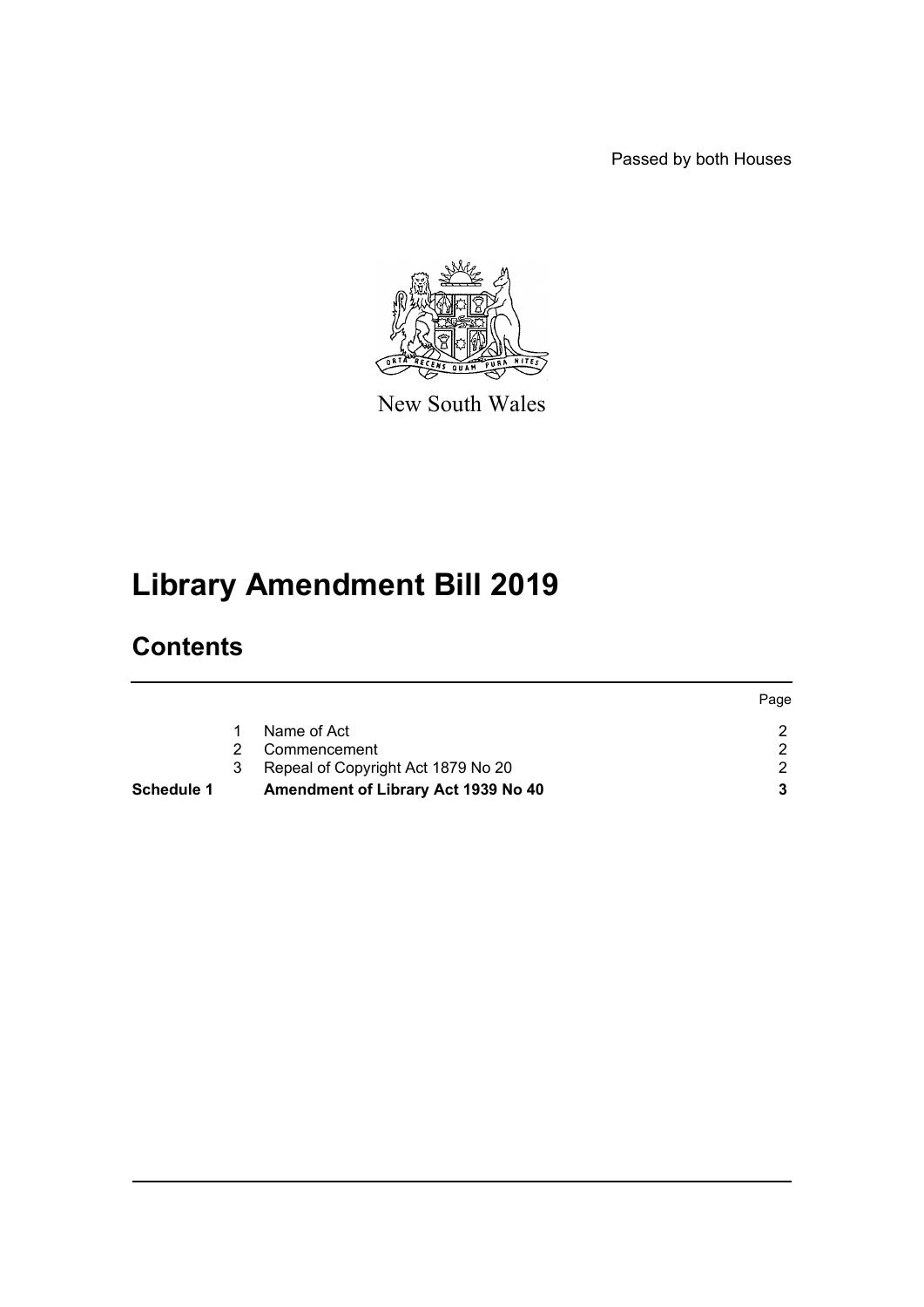*I certify that this PUBLIC BILL, which originated in the LEGISLATIVE COUNCIL, has finally passed the LEGISLATIVE COUNCIL and the LEGISLATIVE ASSEMBLY of NEW SOUTH WALES.*

*Legislative Council 2019* *Clerk of the Parliaments*



New South Wales

# **Library Amendment Bill 2019**

Act No , 2019

An Act to repeal the *Copyright Act 1879* and to amend the *Library Act 1939* with respect to legal deposit libraries; and for other purposes.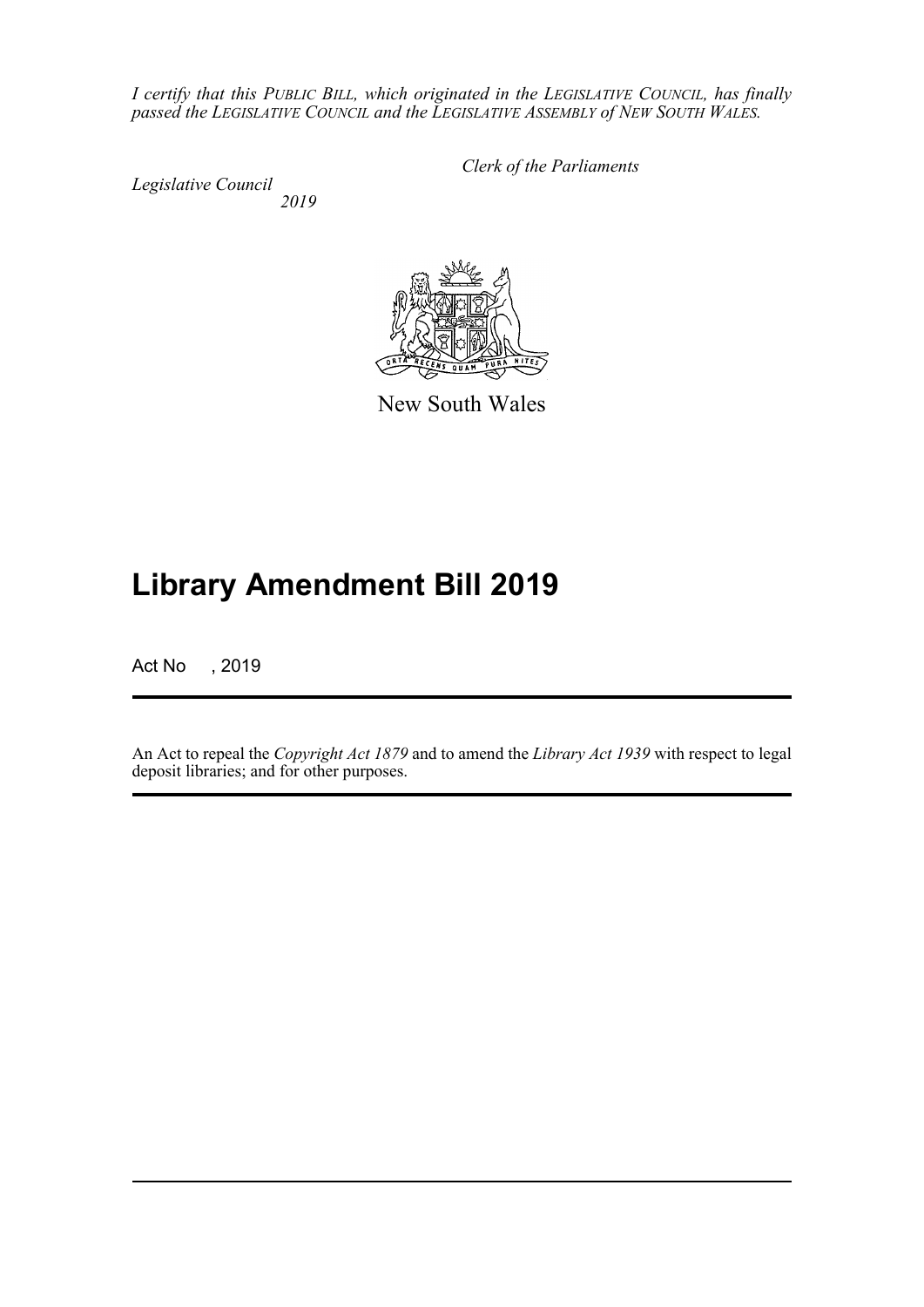# <span id="page-2-0"></span>**The Legislature of New South Wales enacts:**

## **1 Name of Act**

This Act is the *Library Amendment Act 2019*.

### <span id="page-2-1"></span>**2 Commencement**

This Act commences on the date of assent to this Act.

## <span id="page-2-2"></span>**3 Repeal of Copyright Act 1879 No 20**

The *Copyright Act 1879* is repealed.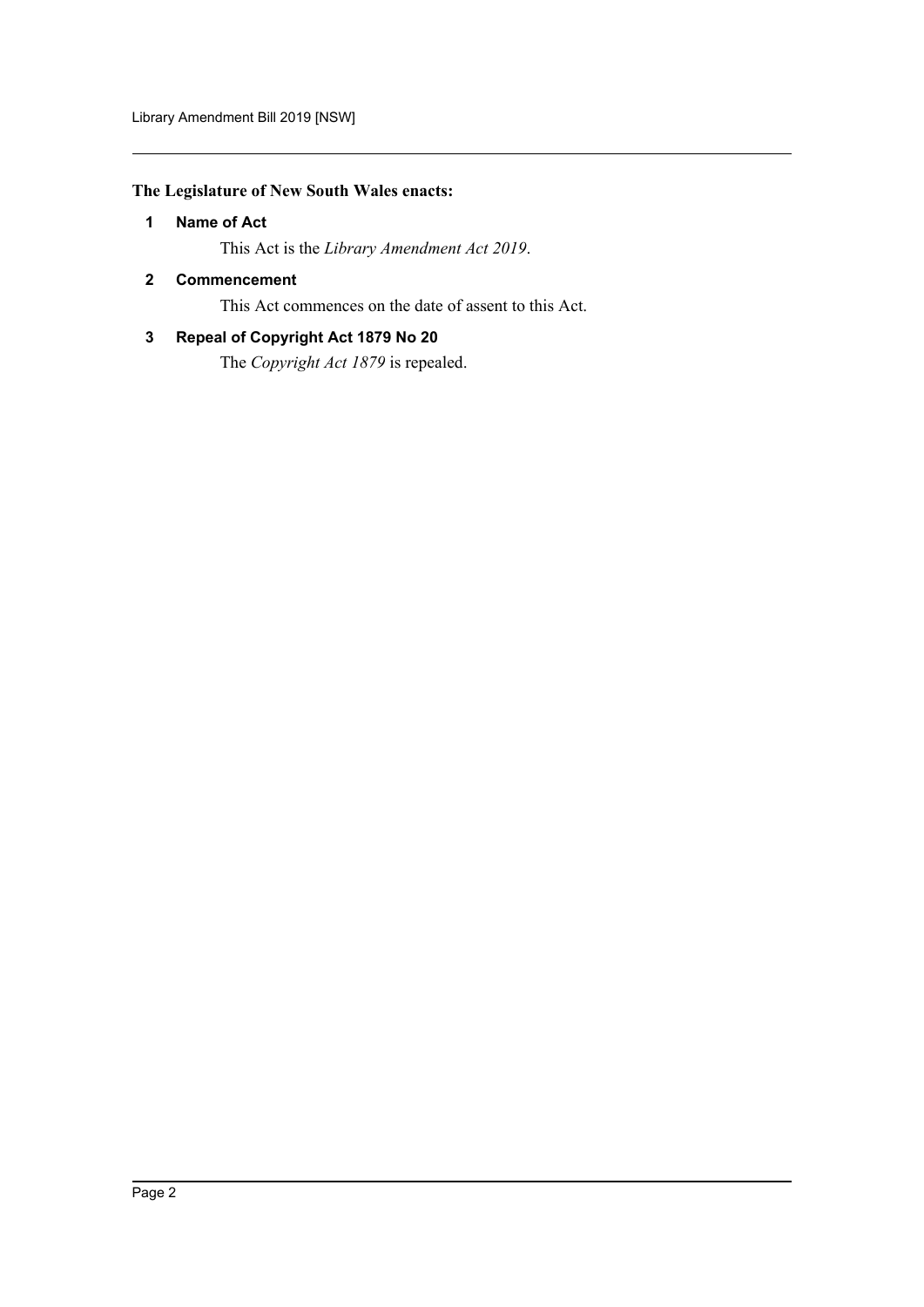# <span id="page-3-0"></span>**Schedule 1 Amendment of Library Act 1939 No 40**

## **[1] Section 2 Definitions**

Insert in alphabetical order in section 2 (1):

*Function* includes a power, authority or duty, and *exercise* a function includes perform a duty.

### **[2] Section 3 Constitution of Council**

Omit "exercise and perform the powers, authorities, duties and functions" from section 3 (2).

Insert instead "exercise the functions".

### **[3] Section 3 (4)**

Omit "exercise or performance of any power, authority, duty or function".

Insert instead "exercise of a function".

### **[4] Clause 4B Powers of Council**

Omit "exercise and perform, such powers, authorities, duties and functions" from section 4B (1).

Insert instead "exercise such functions".

#### **[5] Section 4B (9)**

Omit "exercise and perform its powers, authorities, duties and functions".

Insert instead "exercise its functions".

### **[6] Section 5 Duties of Council**

Omit "exercise and discharge such other powers, authorities, duties and functions" from section 5 (3).

Insert instead "exercise such other functions".

### **[7] Section 7A State Librarian**

Omit "exercise or performance of the State Librarian's powers, authorities, duties and functions" from section 7A (4).

Insert instead "exercise of the State Librarian's functions".

# **[8] Section 7B**

Omit the section. Insert instead:

#### **7B Delegation by Council**

The Council may delegate the exercise of any function of the Council under this Act (other than this power of delegation) to:

- (a) a member of the Council, or
- (b) the State Librarian, or
- (c) a member of staff of the Council.

# **[9] Part 3A**

Insert after Part 3: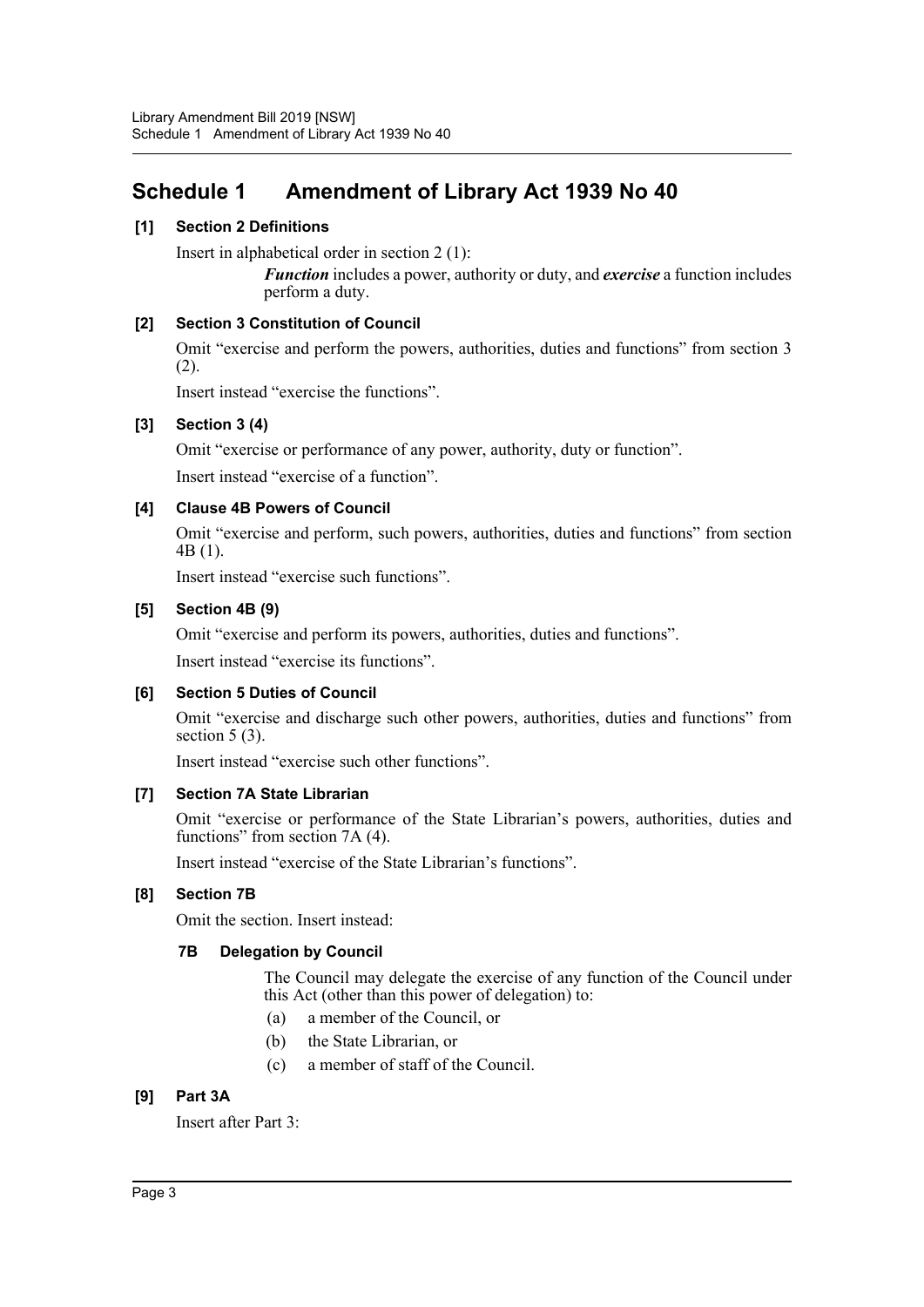# **Part 3A Legal deposit libraries**

#### **14A Definitions**

In this Part:

*legal deposit library* means the following:

- (a) the State Library,
- (b) the Parliamentary Library,
- (c) the Library of the University of Sydney.

*library material* includes an electronic publication.

*relevant library material* for a legal deposit library means library material relevant to the collection of the library.

#### **14B Additional functions of legal deposit library**

In addition to any other functions of a legal deposit library, the library has the following functions:

- (a) to identify relevant library material,
- (b) to collect relevant library material,
- (c) to maintain relevant library material as part of the collection of the library.

#### **14C Legal deposit orders**

- (1) The head librarian of a legal deposit library may, by order in writing (a *legal deposit order*) served on a person who publishes library material in this State, direct the person to:
	- (a) deliver a copy of the material free of charge to the library, or
	- (b) make the material available to the library free of charge so that a copy can be made.
- (2) A legal deposit order must identify the library material to which it applies by specifying the library material or specifying a class of library material.
- (3) A legal deposit order may apply to library material that is not yet in existence at the time the order is made and may be of unlimited duration.
- (4) A legal deposit order may specify a reasonable time within which library material must be delivered or made available for copying as required by the order.
- (5) A legal deposit order requiring library material to be delivered to the library must specify the manner and form in which the material must be delivered.
- (6) A person must not fail to comply with a legal deposit order. Maximum penalty: 10 penalty units.
- (7) If a legal deposit order applies to more than one item of library material, a failure to comply with the order in relation to each item is a separate offence for the purposes of subsection (6).
- (8) If a person fails to deliver library material or make it available for copying as required by a legal deposit order, a further legal deposit order may be made in relation to the library material.
- (9) The regulations may make further provision for or with respect to legal deposit orders.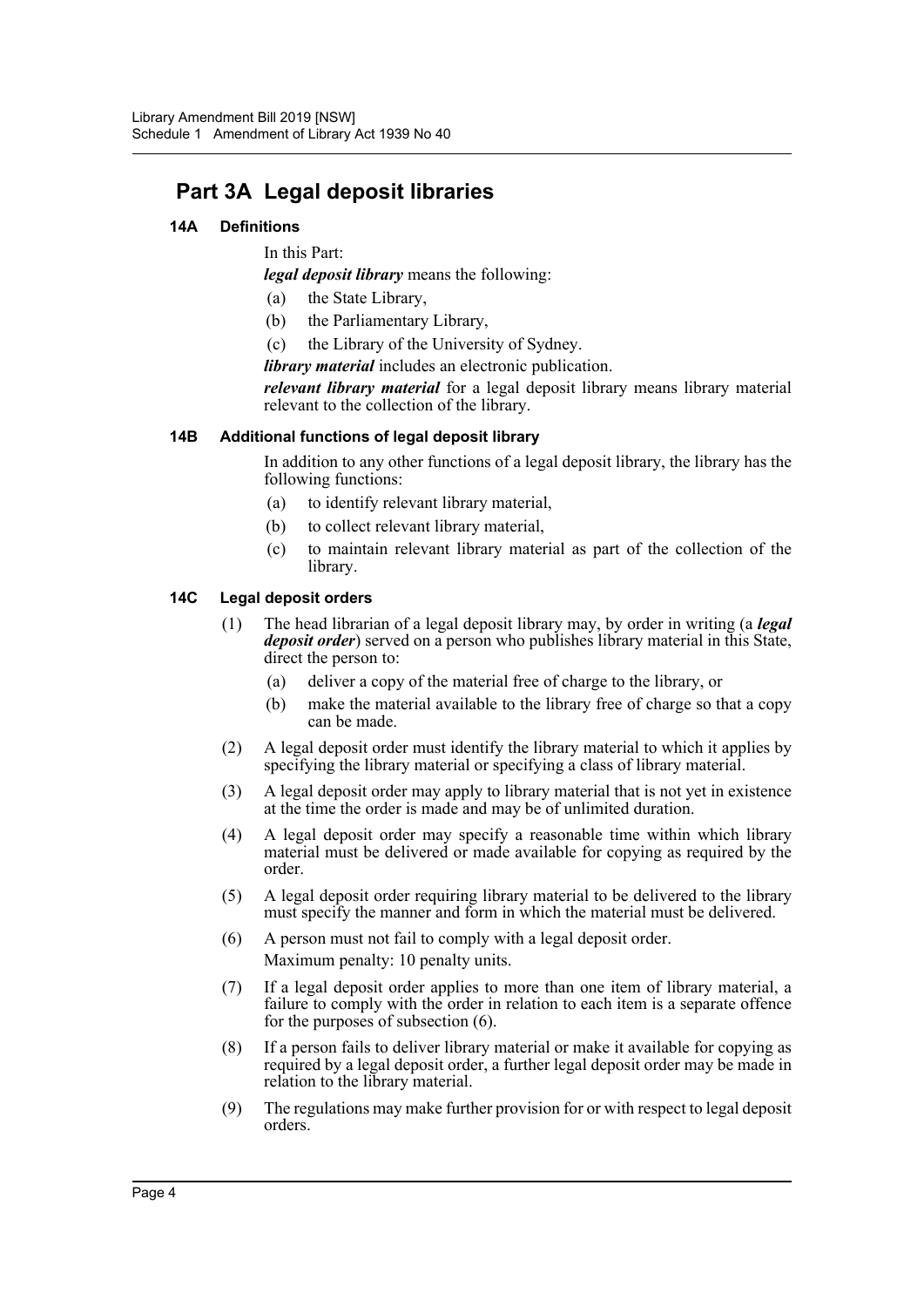#### **14D Collection of freely available relevant library material**

The head librarian of a legal deposit library may, despite any Act or law of this State, collect free of charge relevant library material for inclusion in the collection of the library if the material has been made freely available to members of the public by the publisher of the material.

#### **14E Delegation**

The head librarian of a legal deposit library may delegate the exercise of any function of the head librarian under this Part (other than this power of delegation) to:

- (a) any member of staff of the library, or
- (b) any person, or any class of persons, authorised for the purposes of this section by the regulations.

### **[10] Section 14F**

Insert before section 15:

#### **14F Service of documents**

- (1) A document that is authorised or required by this Act or the regulations to be served on any person may be served by any of the following methods:
	- (a) in the case of an individual—by personal delivery to the person,
	- (b) by post to the address specified by the person for the service of documents of that kind,
	- (c) in the case of an individual who has not specified such an address—by post to the residential or business address of the person last known to the person serving the document,
	- (d) in the case of a corporation—by post to the registered office or any other office of the corporation or by leaving it at any such office with a person apparently over the age of 16 years,
	- (e) by email to an email address specified by the person for the service of documents of that kind,
	- (f) by any other method authorised by the regulations for the service of documents of that kind.
- (2) Nothing in this section affects the operation of any provision of a law or of the rules of a court authorising a document to be served on a person by any other method.
- (3) In this section, *serve* includes give or send.

### **[11] Schedule 2 Savings and transitional provisions**

Insert after clause 2:

#### **3 Provisions consequent on repeal of Copyright Act 1879**

- (1) Library material that would have been required to be delivered to a legal deposit library under the *Copyright Act 1879* had that Act not been repealed continues to be required to be delivered to the library as if that Act (other than section 6) remains in force.
- (2) This clause ceases to apply to library material when a legal deposit order applies to the library material.
- (3) In this clause: